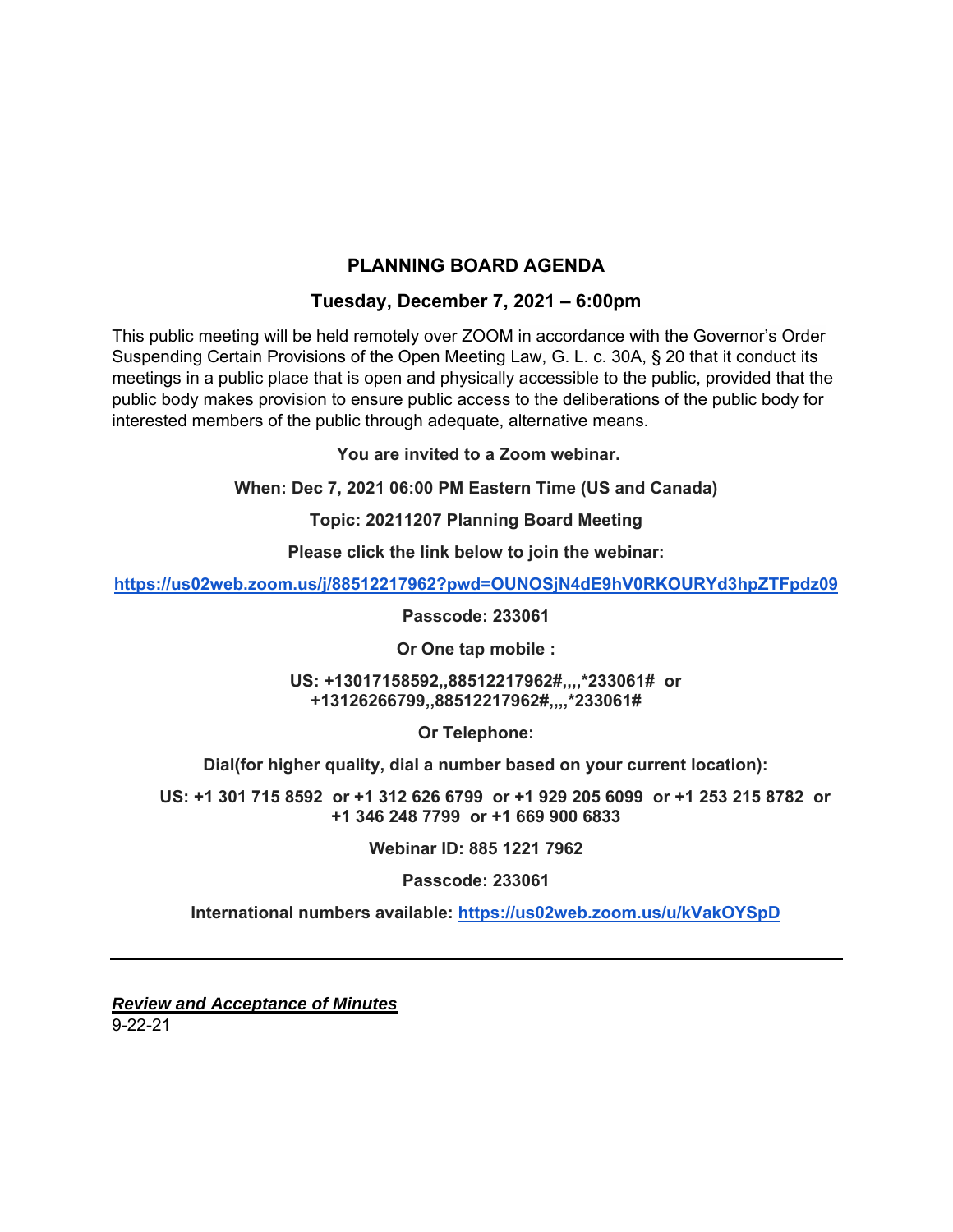### *Endorsement of ANR Plans, Subdivision Plans and/or Lot Releases*

*ANR Applications*  611 Centre St. (2 lots) Parcel ID 119-011 Main St. (2 lots) 20 Meadowbrook Road

*Lot Releases*  Lots 8 & 9 Lynne Marie Way (Final Lots)

95 Ashfield Dr.

Extension Request (Two Years) 1200 Montello & Plot 59 West Chestnut Street

Plan Endorsement for Emilia Estates and Cypress Woods Definitive Plans

 $\mathcal{L}_\text{max}$  and  $\mathcal{L}_\text{max}$  and  $\mathcal{L}_\text{max}$  and  $\mathcal{L}_\text{max}$  and  $\mathcal{L}_\text{max}$  and  $\mathcal{L}_\text{max}$ 

 $\mathcal{L}_\text{max}$  and  $\mathcal{L}_\text{max}$  and  $\mathcal{L}_\text{max}$  and  $\mathcal{L}_\text{max}$  and  $\mathcal{L}_\text{max}$  and  $\mathcal{L}_\text{max}$ 

Presentation/Adoption - Master Plan Update - Lovett Brook Study Area

#### *Street Acceptances*  N/A

 $\mathcal{L}_\text{max}$  and  $\mathcal{L}_\text{max}$  and  $\mathcal{L}_\text{max}$  and  $\mathcal{L}_\text{max}$  and  $\mathcal{L}_\text{max}$  and  $\mathcal{L}_\text{max}$ 

### **Items Scheduled Requesting a Continuance**

Permission to Return to the ZBA - **Request to Continue to January 4, 2022**  Property: 68-70 Field St. ZBA Denial: 7-14-20 Applicant: Marie Lorquet/Attorney John Creedon

1. Preliminary Plan Property: Map 16 Rt 188 Part of Pl 97 Pleasant Street Lots: 20 Applicant: CLM Development Representative: W Engineering Definitive Subdivision

2. Definitive Subdivision Property: Plot 2 Belgravia Ave. Lots: 4 Applicant: Joe Kulle Representative: Silva Engineering

3. Definitive Subdivision Property: 50 Farrington Street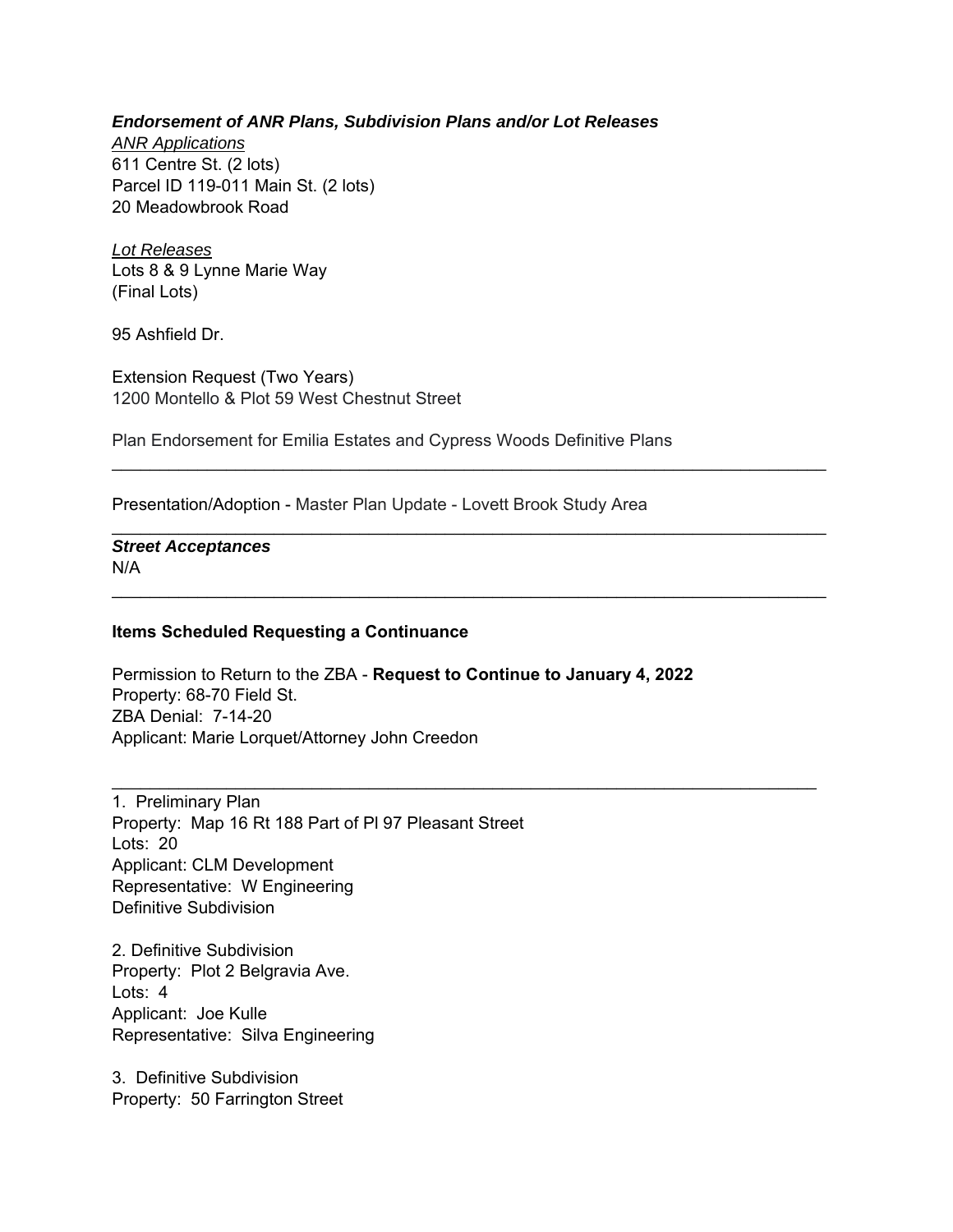Lots: 2 Applicant: Domingos Lopes Representative: JK Holmgren Engineering

4. Definitive Subdivision Property: 88 & 94 Kingman St. Lots: 2 Applicant: Modern Home Builders Representative: JK Holmgren Engineering

5. Permission to Return to the ZBA Property: 134 Armiston Street ZBA Denial: 5-11-21 Applicant: Armiston St. Realty LLC

6. Permission to Return to the ZBA Property: Parcel ID 033-55 Westgate Drive ZBA Denial: 6-8-21 Applicant: Karm Hospitality/Strongpoint Engineering

7. Permission to Return to the ZBA Property: 370/380 N. Montello St. ZBA Denial: 4-13-21 Applicant: William Podzon, Tr./Atty. Paul Clancey

8. Permission to Return to the ZBA Property: 14 Battles Street ZBA Denial: 2-9-21 Applicant: Attorney John Creedon

9. Site Plan Approval Property: Parcel ID 119-28 & 119-29 Industrial Blvd./Industrial Building Applicant: Brockton Industrial Property Owner LLC Representative: Eugene Sullivan

10. Site Plan Approval Property: Parcel ID 161 043 0 Clemens Ave./Extension of Utilities/Pavement Applicant: Claire & John Harrington Representative: JK Holmgren

11. Site Plan Approval Property: 135 Elliot St. - Construction of two three unit residential buildings Applicant: Fenton Associates Representative: JK Holmgren